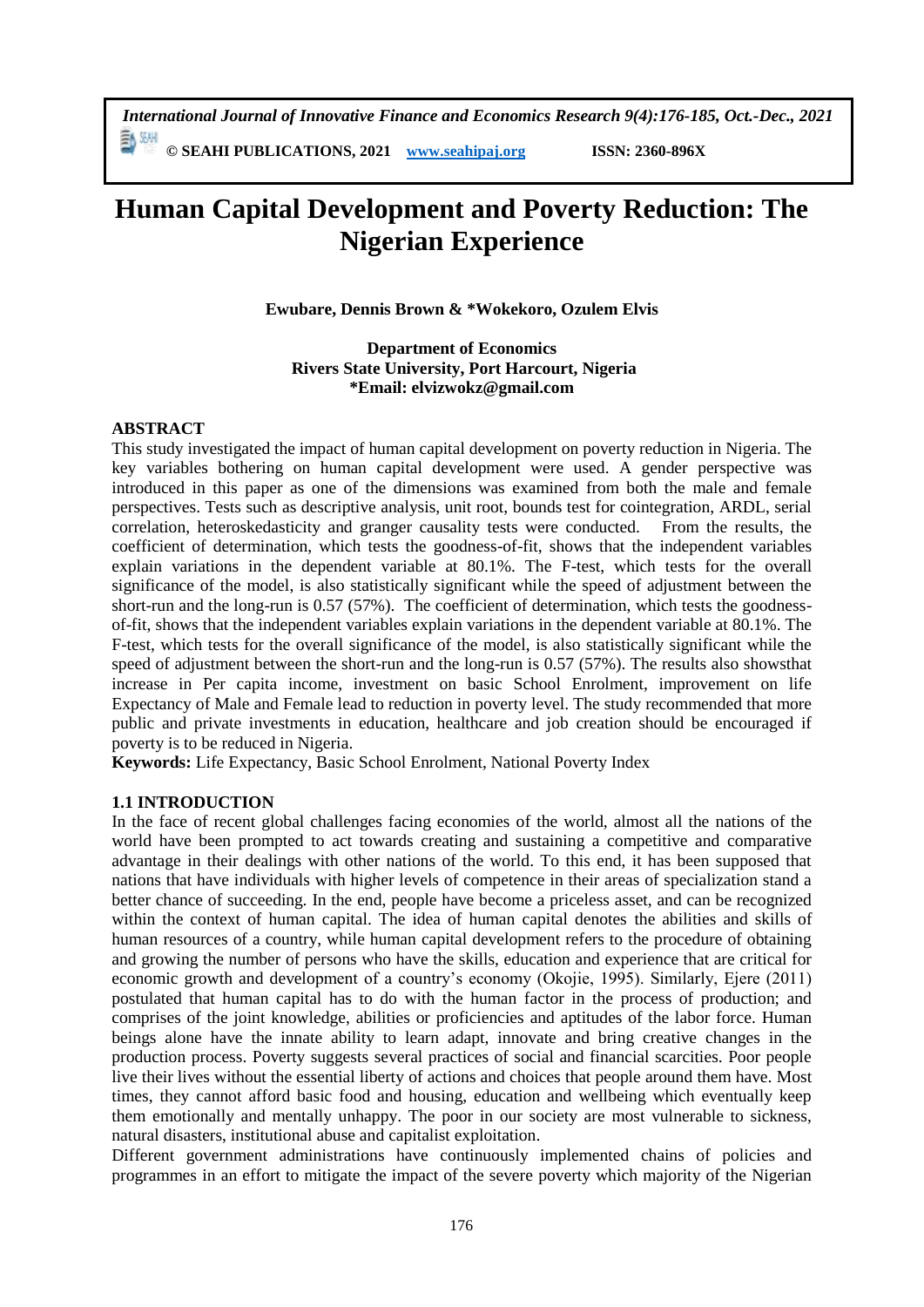society is facing, but these policies have not yielded the much needed fruit, prompting a move away from the status quo, hence the need for systematic and human approach to poverty, which sees human capital development as the main point of economic development as well as poverty reduction. This new style to poverty reduction got credibility from numerous human development reports published by the United Nation Development Programme (UNDP) since 1990, which present an insightful and all-inclusive study on the prospects and challenges facing human capital development, inspiring policy discussion and presenting policy recommendations for both global and national actions. At national level, the human development report sees human development strategy as a way to fulfill the potentials of the people by enlarging their capabilities and this necessarily implies the empowerment of people, and enabling them to participate actively in their own development. It is also a means through which the skills, knowledge, productivity and ineffectiveness of people are enhanced.

# **1.2 Statement of the Problem**

Nigeria's poverty situation is quite alarming. Both the quantitative and qualitative measurements show the rising prevalence and gravity of poverty in the country. This situation however, is quite ironical given the enormous physical and human resources that the country is blessed. A more disquieting truth, is the fact that successive governments have invested huge materials and human resources to arrest the poverty situation, but significant improvement have not been recorded in that direction. The Human Development Report (UNDP, 2003) reveals that Nigeria is one of the poorest among the poor countries of the world. Nigeria ranks 54th with respect to the human poverty index (HPI) - making it the 20th poorest country in the world, it is also ranked 30th in gender related development index (ODI) while occupying 40th position from below in its human development index (HD1), these figures have not significantly improved for the better till date. It is in line with the foregoing, that this study seeks to examine the impact of human capital development on poverty reduction in the Nigerian economy.

Poverty is the willingness and readiness of a young child playing outside a village school, but unable to registered in the class due to his parent's inability to pay for basic needs of the school. Poverty is the grief of parents watching a three-month old child die of a routine childhood disease because he cannot afford any medical care. There are poor among people of all ages, races and educational levels, among the working as well as the unemployed and the retired (Lipsey, Oteinerand Purvis, 1987). Todaro and Smith (2005) opine that family in rural areas, household is likely to comprise 10 or more people including parents, five to seven children, two grandparents and some aunts and uncles. Which the total combined per capital annual income, in money and in kind of \$ 250 to \$300. All live in a poorly constructed one room apartment as tenant. The father, mother, uncle and older children must work all day without off. None of the adults can read or write, of the five schools – age children only two can attend school regularly, they could not have expected to proceed beyond basic primary education, often the teachers are absent. There is often one meal a day which is not sufficient to alleviate the children's persistent hunger pains. The house has no electricity, sanitation or fresh water supply. There is much sickness, but qualified doctors and medical practitioners are far away from them, attending to the needs of wealthier families. In this part of world, the only relief from the daily struggle for physical survival lies in the spiritual traditions of the people.

Previous studies have extensively monitored the impact of HDI on the poverty level of Nigeria over the years. All the research works examined looked at this important issue using HDI against poverty index. They were also based on the VAR method of regression analysis. However, this study looked at the same topic from a different perspective by disintegration the components of human capital development. The researcher also used the method of Autoregressive Distributed Lag Model (ARDL) due to the nature of the data used.

The objective of this study is to evaluate the impact of Human Capital Development (HCD) on Poverty Reduction in Nigeria.

# **2.2 Literature Review and Theoretical framework**

# **2.2.1 Human Capital Theory**

They are many theories on human capital among economists, sociologists, psychologists and human resources scholars. The most popular and generally accepted theory on human capital is the one propounded by Schultz in 1971. Human capital theory rests on the important of education be it formal, informal or non-formal. The assumption is that education is highly instrumental and it is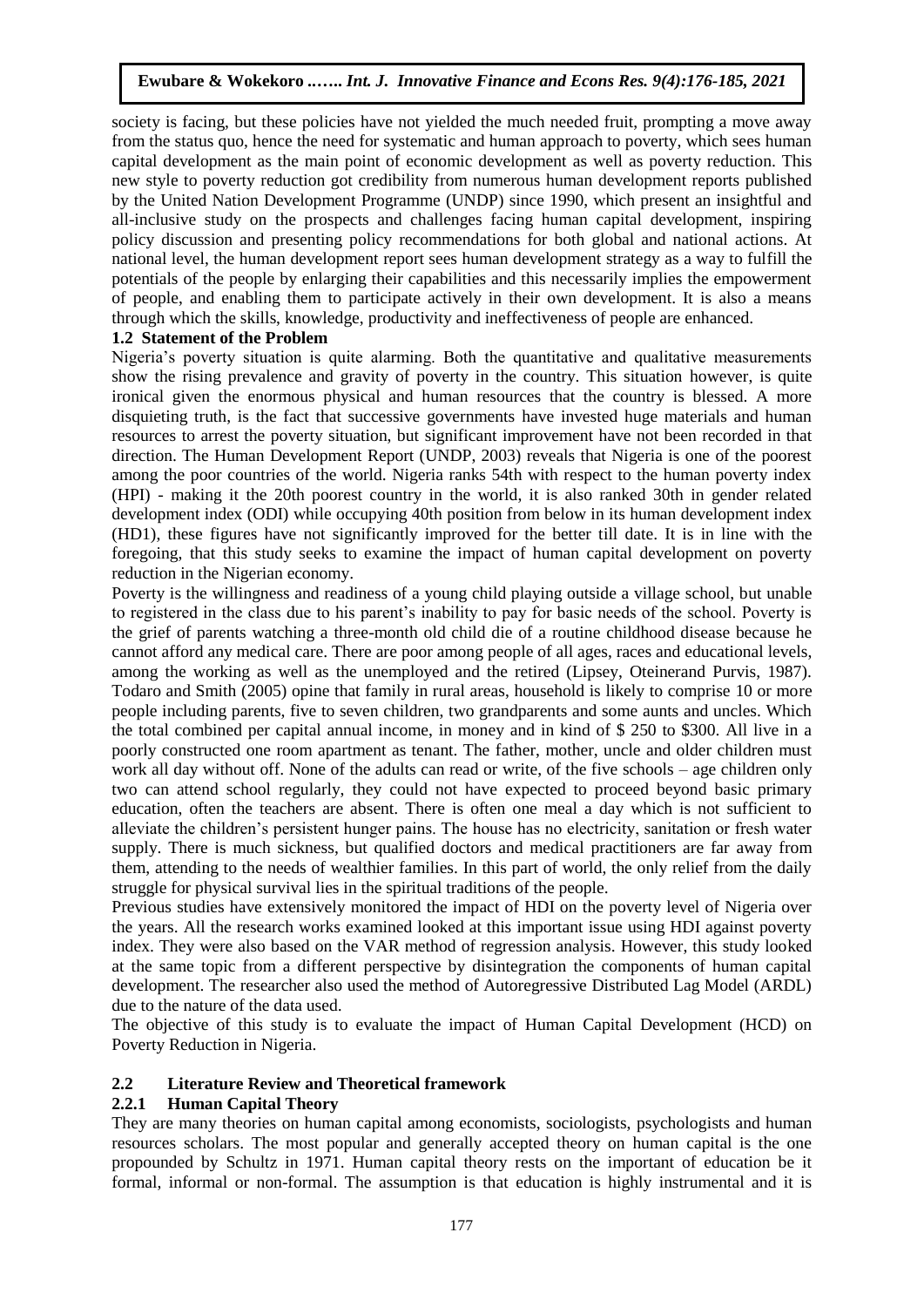necessary to improve the productive capacity of population. Psacharopoulos and Woodhall (1997) in Oluwuo and Asodike (2016) vital to productive investment in human's theory have considered as equally or even more equally worthwhile than that of physical capital. According to Jhingan (2005), human capital is the process of acquiring and increasing the number of persons who have the skills, education and experience which are critical for the economic and the political development of a country. Human capital development is basically, involved the vital aspect of investment in human being and his development to be creative and productive resources for further production for entire society. Human capital theory emphasizes on how human being education and health increases the productivity, and efficiency of workers, efficiency of workers by increasing the level of cognitive stock of economically productive human capability which is a product of innate abilities and investment in human beings.

# **2.3 Empirical Literature**

Uwatt (2012) empirically examined the impact of human capital on economic growth, using five variants of the original Solow Model linking physical capital, labour and human capital proxied by total enrolment in educational system to real Gross Domestic Product. The result showed that physical capital exerted a positive and very statistical impact on economic growth. Its coefficient was statistically different from zero at 5% significant level. Labour force that entered all the models in log form had also positive but statistically insignificant effect on economic growth. On human capital variable, it was human capital from primary school education that was statistically very significant on the growth of the Nigerian economy. In the case of tertiary education, the result failed to tally with a priori expectations. Ewubare (2021) working on rural household poverty and public spending in Nigeria using augmented distributed lag model found that rural access to electricity has significant negative effect on rural poverty in Nigeria.

Ndiyo (2012) on the "Paradox of education and Economic Growth in Nigeria" modeled for contribution of education growth. He considered real growth of the Real Gross Domestic Product (RGDP) as respondent variable and gross fixed capital formation (GFCT), aggregate labour force (LAF) and real budget allocation to education (REDUB) as explanatory variables. He estimated the models in both level form and in logarithmic form respectively. From the two sources, it was observed that the growth of real gross domestic product (RGDP) is positively affected by the amount of physical capital and labour inputs in all the specifications but in most cases they have insignificant effects. He observed that contrary to a priori expectations, the estimate for the impact of growth in educational capital on the growth of real Gross Domestic Product was consistently negative. That growth in educational capital crowds out the growth of GDP was a puzzle. However, Ndiyo in this position believes that the contribution of education to economic growth certainly depends on the quality of education, Gylfason and Zoega (2013), examined the impact of gross secondary-school enrolment, public expenditure on education relative to national income and expected years of schooling for girls to the distribution of income as measured by the Gini coefficient as well as to economic growth across countries. The study found that these measures of education are directly related to income equality. It also finds that more and better education appears to encourage economic growth directly as well as indirectly through increased social equality and cohesion. More and better education financed by public expenditure can encourage economic growth and reduce inequality in the distribution of income as well. In the work of Bakare (2016), he investigated the growth implications of human capital investment in Nigeria using vector autoregressive error corrections mechanism. The study revealed that there is a significant functional and institutional relationship between the investments in human capital and economic growth in Nigeria. It was revealed that 1% fall in human capital investment led to a 48.1% fall in the rate of growth in gross domestic output between 1970 and 2000. On the contrary, Ayara (2013) provided evidence on the relationship between the paradox of education and economic growth in Nigeria using the standard growthaccounting model. The findings suggest that education has not had the expected positive growth impact on economic growth.

Ararat (2007) analysed the role and impact of education on economic growth in the two largest economies of the former Soviet Bloc, namely, the Russian Federation and Ukraine. The study attempts to estimate the significance of different educational levels, including secondary and tertiary education, for initiating substantial economic growth that now takes place in the two countries. This study estimates the model of endogenous economic growth and the system of linear and log-linear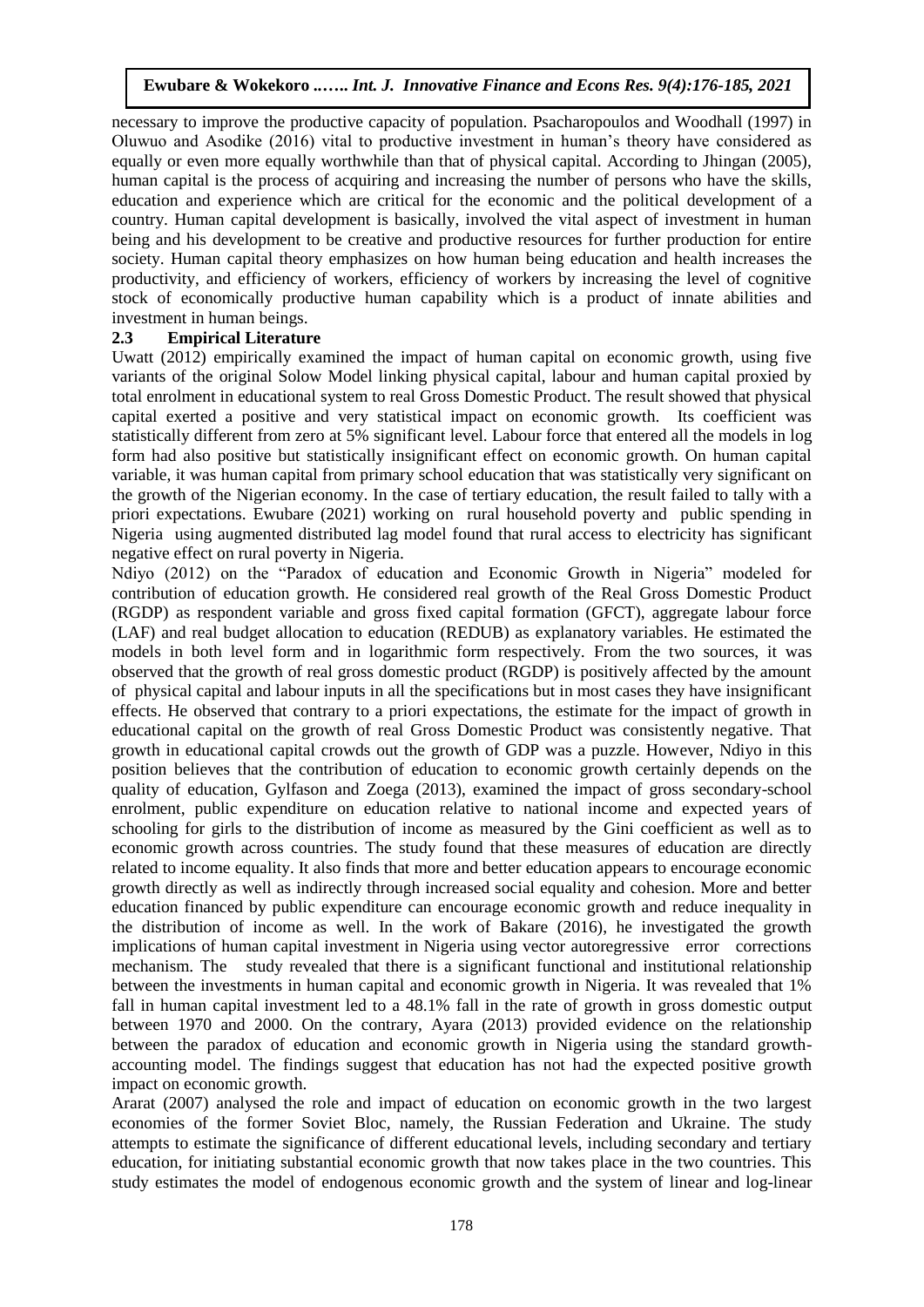equations that account for different time lags in the possible impact of higher education on economic growth. The model estimation shows that there is no significant impact of educational attainment on economic growth. The results from the system of equations indicate that an increase in access of population to higher education brings positive results for the per capita GDP growth in the long term. Increasing the number of college-educated specialists leads to sustainable economic growth.

Babatunde and Adefabi (2005) investigated the long run relationship between education and economic growth in Nigeria between 1970 and 2003 through the application of Johansen cointegration technique and vector error correction methodology. Their findings reveal that the Johansen cointegration result establishes a long run relationship between education and economic growth. A well-educated labour force appears to significantly influence economic growth both as a factor in the production function and through total factor productivity. Dauda (2010) in the study on the investment in education and economic growth employed Johansen cointegration technique and error correction methodology and found empirically that there is, indeed a long-run relationship between investment in education and economic growth. He found that all the variables used, including labour force, gross fixed capital formation and educational capital appeared with the expected positive signs and are statistically significant (except labour force) in the Nigerian economy. The study seems to suggest that a concerted effort should be made by policy makers to enhance educational investment in order to accelerate growth which would engender economic development. Adawo (2011) used an econometric model to examine the contributions of primary education, secondary education and tertiary education to economic growth of Nigeria. He made some proxy such as education by school enrolments at various levels, physical capital formation, and health measured through total expenditure on health. He found that primary school input, physical capital formation and health contribute to growth. Secondary school input and tertiary institutions were also found to dampen growth. He recommended that there should be adjustment in admission process in favour of core science and technical oriented course and schools should be adequately funded.

Previous studies have extensively monitored the impact of HDI on the poverty level of Nigeria over the years. All the research works examined looked at this important issue using HDI against poverty index. They were also based on the VAR method of regression analysis. However, this study looked at the same topic from a different perspective by disintegration the components of human capital development. The researcher also used the method of Autoregressive Distributed Lag Model (ARDL) due to the nature of the data used.

Most of the studies also examined human capital development from the input perspective. Though this may not be out of place in economic literature, this paper considers it a gap in literature as some worthwhile may be available from the output side of human capital development. To this effect, this study focuses on the output side of human capital development. Moreover, the reviewed literature paid little or no attention to the relationship between health and economic outcomes from a gender perspective. This gap is filled in this study by looking at the relative impact of male and female life expectancy on poverty rate.

## **3.1 METHODOLOGY**

The study adopted quasi-experimental research design. This design was informed due to the nature of data involved, which is a time series data. The data used for this study were obtained from the World Development Indicator and Central Bank of Nigeria Statistical Bulletin. More so, the period covered by the study is 1981-2019.

## **Model Specification**

The functional form of the model is stated below:  $NPI = f (PCI<sub>t</sub>, BSE<sub>t</sub>, LEM<sub>t</sub>, LEF<sub>t</sub>)$  3.1

The econometric estimation form of the functional specification of models above is presented as follow:

$$
NPI = \beta_0 - \beta_1 PCI - \beta_2 BSE - \beta_3 LEF - \beta_4 LEM + \mu
$$

The Logged Form: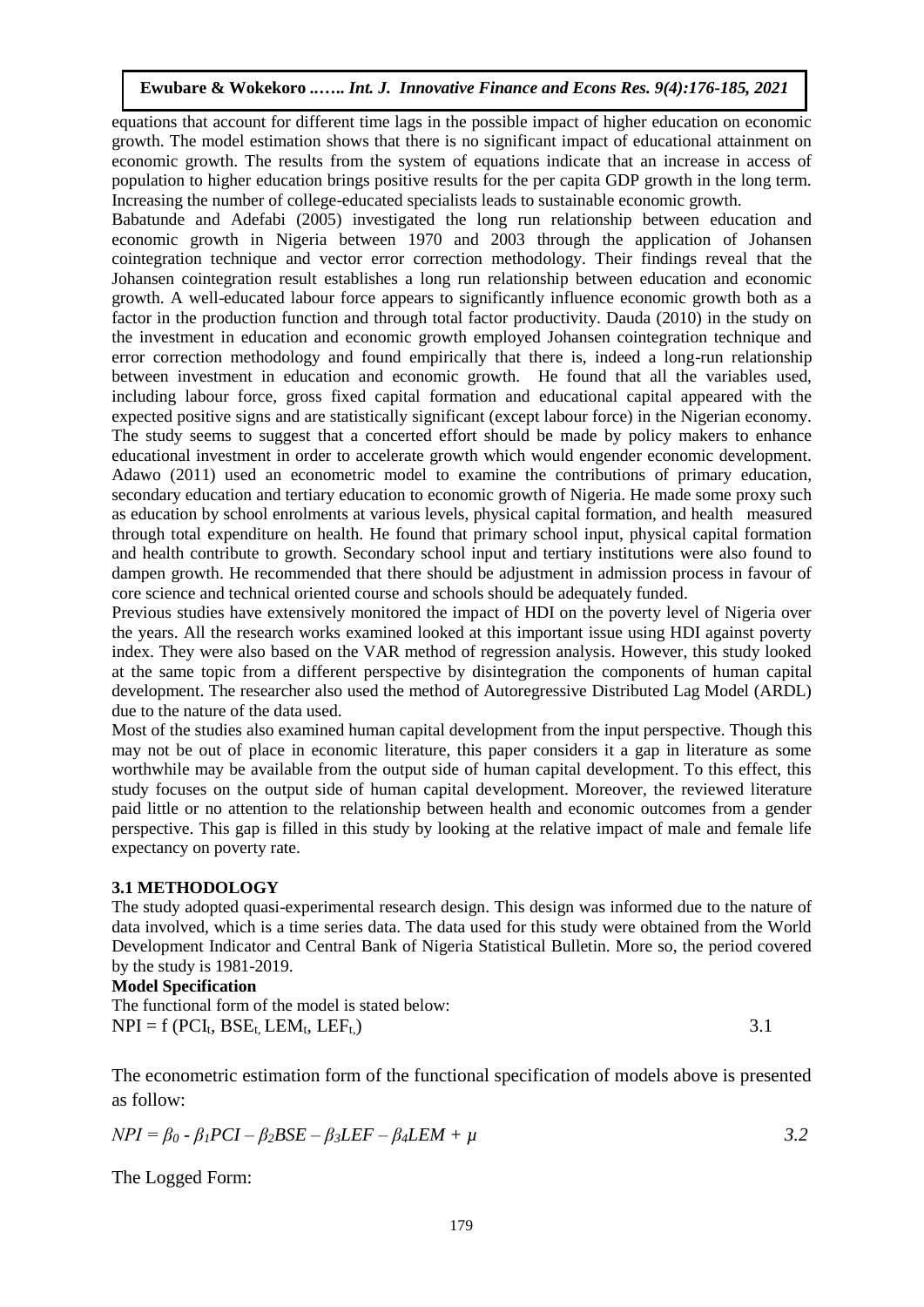$LogNPI = \beta_0$  -  $\beta_1 logPCI - \beta_2 logBSE - \beta_3 logLEF - \beta_4 logLEM + \mu$ *3.3*

*A prior* expectation =  $\beta_1 < 0$ ,  $\beta_2 < 0$ ,  $\beta_3 < 0$ , and  $\beta_4 < 0$ 

Where:

 $NPI = National Powertv Index$  (as proxy for poverty rate)  $PCI = Per$  capita income BSE = Basic School Enrolment LEM = Life Expectancy of Male LEF = Life Expectancy of Female  $u_t$  = Stochastic Term

## **Pre-estimation Tests**

The study conducted some pre-estimation tests such as tests of stationarity using the Augment Dickey-Fuller (ADF) method and bounds test for cointegration. These tests were to find out if the data used are suitable for the research work. While the stationarity tests were conducted to determine the appropriate cointegration test to be used. The cointegration tests are conducted to determine the existence of long run relationship among the time series variables in the model. However, the choice of model estimation technique is premised on both the stationarity and cointegration tests.

#### **Model Estimation**

Autoregressive Distributive Lag (ARDL) econometric technique was adopted for this study. The ARDL is estimated when a mixed order of integration is evident among the time series in the model. The ARDL model is an ordinary least square (OLS) based model, which is applicable for both nonstationary time series as well as for times series with mixed order of integration.

The selected ARDL(k) model long run equation is stated thus:  
\n
$$
Y_t = \delta_0 + \sum_{i=1}^k \alpha_i X_{1t} + \sum_{i=1}^k \alpha_i X_{2t} + ... + \sum_{i=1}^k \alpha_i X_{ni} + v_{1t} 3.8
$$

Where:

 $X_s(X_{1t}, X_{2t},..., X_{nt})$  = explanatory or the long run forcing variables

 $k =$  number of optimum lag order.

### **Post-estimation Diagnostic Tests**

Post-estimation residual diagnostic tests were conducted on the estimated model. They are the serial autocorrelation test, heteroscedasticity and CUSUM tests. While the serial autocorrelation for the residuals tests for the presence of serial autocorrelation among the independent variables, the heteroscedasticity test was conducted to determine whether the variance of the regression is constant or not over time. If the variance is not constant, there will be high standard error resulting to poor analytical use of the result. Again, the researcher conducted the CUSUM test to determine the strength of the model used. The ARDL analytical technique was used in the study. Granger causality test was also conducted to determine the causal relationships between the variables used. The researcher used E-views version 10 to conduct these analysis.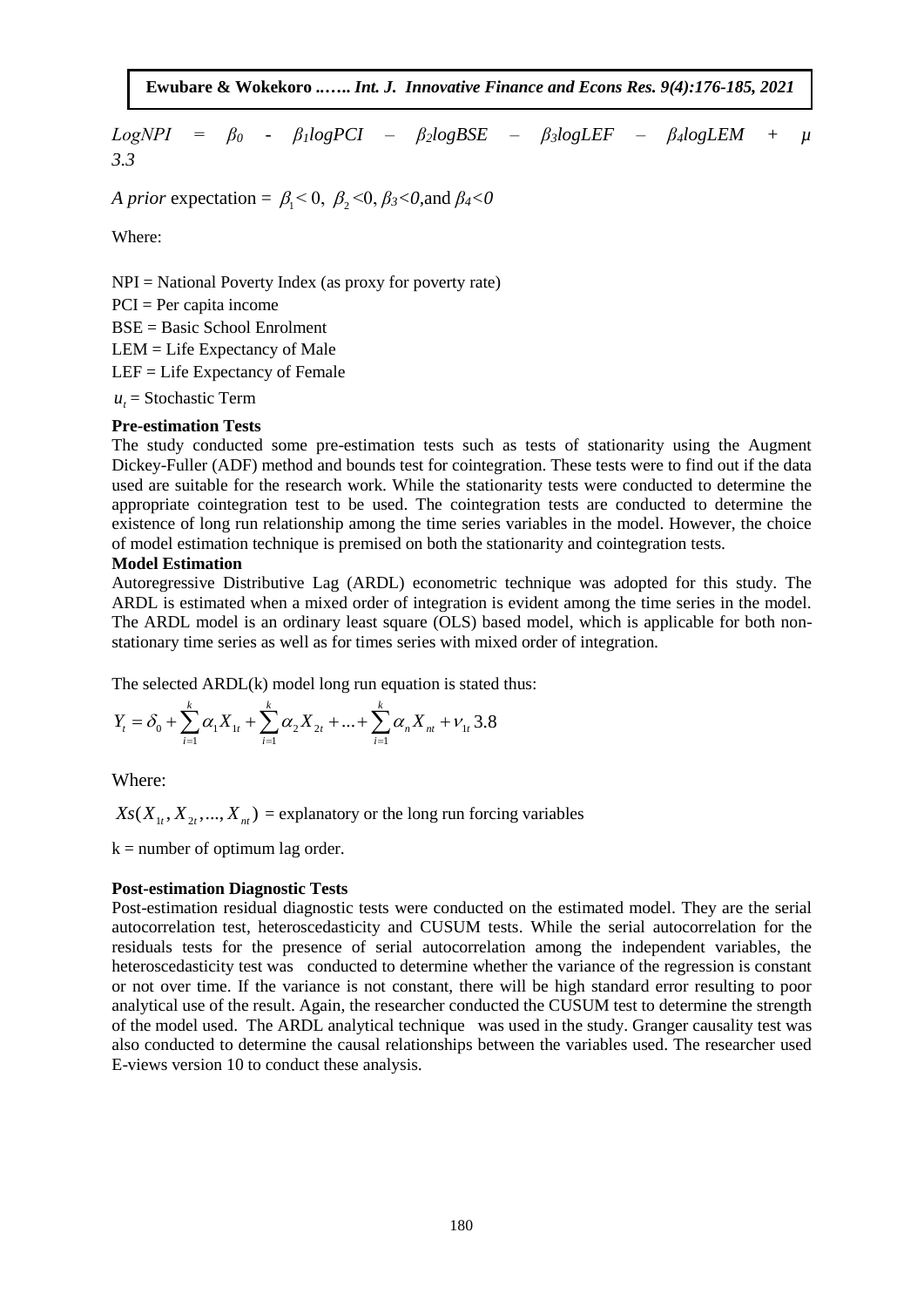## **4.1 RESULTS AND DISCUSSIONS**

| Deseriptive Tringersh |             |          |          |          |          |
|-----------------------|-------------|----------|----------|----------|----------|
|                       | LOG NPI     | LOG PCI  | LOG LEM  | LOG LEF  | LOG BSE  |
| Mean                  | 3.968631    | 12.46488 | 3.854477 | 3.896178 | 2.867025 |
| Median                | 3.981549    | 12.37879 | 3.815204 | 3.858538 | 2.885192 |
| Maximum               | 4.203199    | 12.86190 | 3.985069 | 4.018525 | 3.264520 |
| Minimum               | 3.666122    | 12.20126 | 3.793352 | 3.848593 | 2.494649 |
| Std. Dev.             | 0.137826    | 0.241162 | 0.065262 | 0.057048 | 0.246281 |
| <b>Skewness</b>       | $-0.439180$ | 0.448455 | 0.764628 | 0.927458 | 0.091393 |
| Kurtosis              | 2.564374    | 1.564488 | 2.006427 | 2.306197 | 1.587182 |
| Jarque-Bera           | 1.562092    | 4.655858 | 5.404447 | 6.373371 | 2.790514 |
| Probability           | 0.457927    | 0.097497 | 0.067056 | 0.041309 | 0.247769 |
| Sum                   | 154.7766    | 486.1304 | 150.3246 | 151.9509 | 94.61182 |
| Sum Sq. Dev.          | 0.721853    | 2.210042 | 0.161846 | 0.123670 | 1.940942 |
| <b>Observations</b>   | 39          | 39       | 39       | 39       | 33       |

#### **Descriptive Analysis**

Based on the results of the JB, the female life expectancy is not normally distributed while other variables are normally distributed as shown by their respective JB probability ratios (Prob>0.05). **Unit Root: ADF Tests**

| <b>Test at levels</b> | <b>Variables</b> | P-Value        | <b>Order of Integration</b> |
|-----------------------|------------------|----------------|-----------------------------|
|                       | <b>LOGNPI</b>    | 0.0027         | I(1)                        |
|                       | <b>LOGBSE</b>    | 0.9609         | I(0)                        |
|                       | <b>LOGPCI</b>    | 0.8608         | I(0)                        |
|                       | <b>LOGLEM</b>    | 0.6539         | I(0)                        |
|                       | <b>LOGLEF</b>    | 0.7309         | I(0)                        |
| <b>Test at First</b>  |                  |                |                             |
| <b>Difference</b>     | <b>Variables</b> | <b>P-Value</b> | <b>Order of Integration</b> |
|                       | <b>LOGBSE</b>    | 0.0238         | I(1)                        |
|                       | <b>LOGPCI</b>    | 0.0052         | I(1)                        |
|                       | <b>LOGLEM</b>    | 0.0253         | I(1)                        |
|                       | <b>LOGLEF</b>    | 0.0062         | I(1)                        |

*Source: Authors computation using Eviews*

The unit root test results are shown in the table able shows that the variables are stationary at various levels. However, LOGNPI is stationary at levels. The mixture of the variables in the ADF analysis satisfies for the use of ARDL model in the regression analysis.

### **Bounds Test for Cointegration**

| <b>F-Bounds Test</b>  |          | Null Hypothesis: No levels relationship |      |      |
|-----------------------|----------|-----------------------------------------|------|------|
| <b>Test Statistic</b> | Value    | Signif.                                 | I(0) | I(1) |
|                       |          | Asymptotic:<br>$n=1000$                 |      |      |
| F-statistic           | 4.475508 | 10%                                     | 2.75 | 3.79 |
| K                     | 5        | 5%                                      | 3.12 | 4.25 |
|                       |          | 2.5%                                    | 3.49 | 4.67 |
|                       |          | 1%                                      | 3.93 | 5.23 |

*Source: Authors computation from Eviews*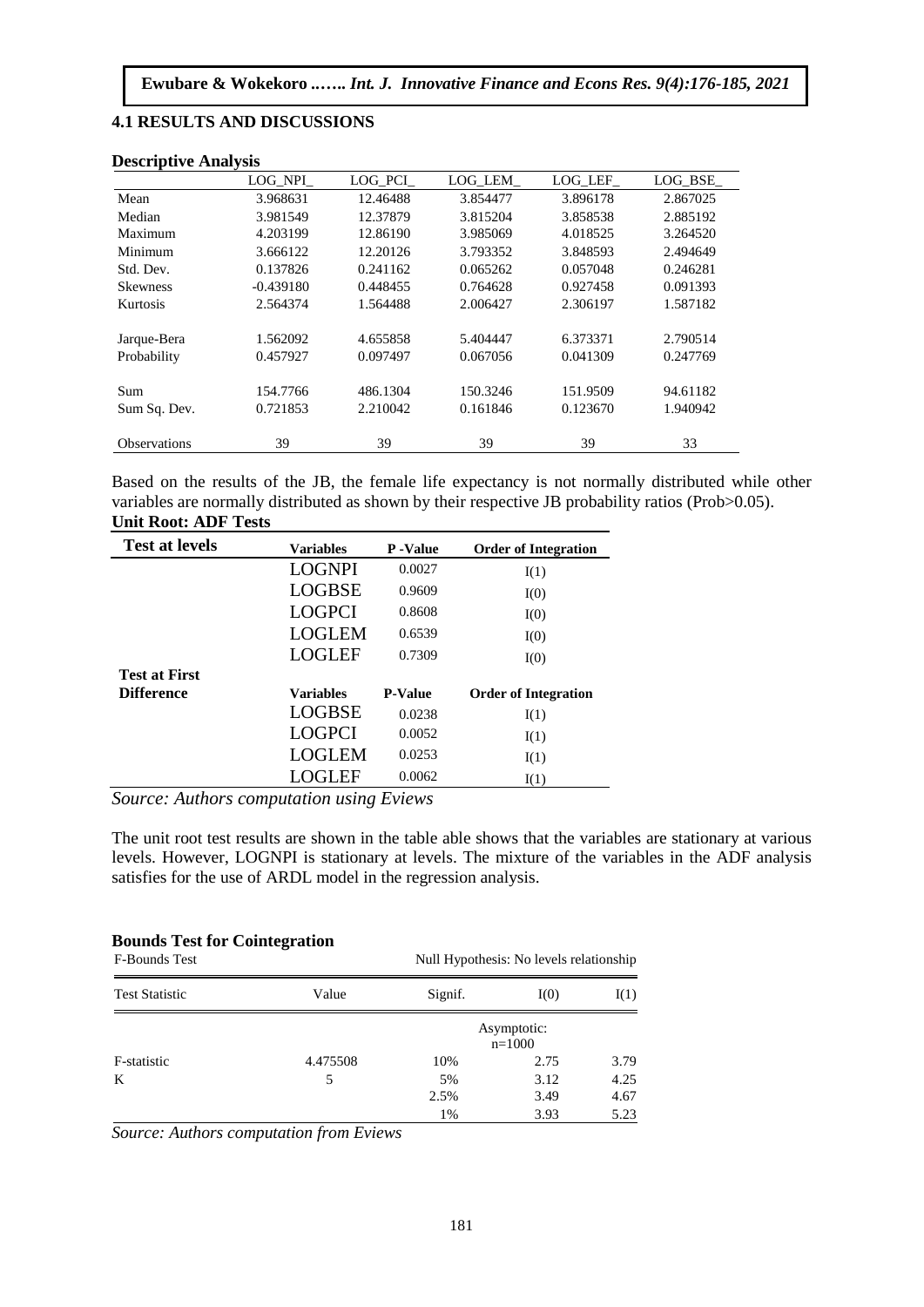Drawing from the result of the stationarity test, it is clear that the order of integration for the variables in each of the three specified model is not the same. A mixed order of integration was evident in the model. By this, the test of cointegration adopted for the model is the ARDL Bounds Cointegration test. This is used to test if there is a long term relationship between the variables used.

#### **ARDL Model Estimation**

|                                                    | <b>SHORT RUN RESULTS</b> |                                  |                           |        |  |
|----------------------------------------------------|--------------------------|----------------------------------|---------------------------|--------|--|
| <b>Dependent: LOGNPI</b>                           |                          |                                  |                           |        |  |
| <b>Variable</b>                                    | <b>Coefficient</b>       | <b>Std. Error</b>                | t-Statistic               | Prob.  |  |
| @TREND                                             | 0.016594                 | 0.006962                         | 2.383321                  | 0.0254 |  |
| $LOG_NPI_{-}(-1)$ *                                | $-0.578051$              | 0.203848                         | $-2.835691$               | 0.0091 |  |
| LOG BSE **                                         | $-0.065679$              | 0.128858                         | $-0.509702$               | 0.6149 |  |
| $LOG$ <sub>_</sub> LEF <sub><math>-*</math>*</sub> | 5.334369                 | 3.162590                         | 1.686709                  | 0.1046 |  |
| LOG_LEM_**                                         | $-5.834198$              | 3.381586                         | $-1.725285$               | 0.0973 |  |
| <b>Dependent: LOGNPI</b>                           | <b>LONG RUN RESULT</b>   |                                  |                           |        |  |
| <b>Variable</b>                                    | <b>Coefficient</b>       | <b>Std. Error</b><br>t-Statistic |                           | Prob.  |  |
| $LOG_BSE_$                                         | $-0.265679$              | 0.128858                         | $-2.061797$               | 0.0009 |  |
| LOG_LEF_                                           | $-1.004369$              | 0.162590                         | $-6.177311$               | 0.0000 |  |
| LOG_LEM_                                           | $-3.356198$              | 1.381586                         | $-2.429257$               | 0.0073 |  |
| $LOG_PCI$                                          | $-3.312601$              | 1.321256                         | $-2.507160$               | 0.0009 |  |
| Coint Eq $(-1)^*$                                  | $-0.578051$              | 0.136447                         | $-4.236441$               | 0.0003 |  |
| R-Squared $=0.805644$                              | $F-Stat = 9.896152$      | Prob(F-stat) 0.000529            | $D-W$<br>stat= $2.191892$ |        |  |

The results above present both the short-run and long-run tests results of the ARDL model. The coefficient of determination, which tests the goodness-of-fit, shows that the independent variables explain variations in the dependent variable at 80.1%. The F-test, which tests for the overall significance of the model, is also statistically significant while the speed of adjustment between the short-run and the long-run is 0.57 (57%). The post estimation results

### **Serial Autocorrelation Test**

Breusch-Godfrey Serial Correlation LM Test:

| F-statistic      |   | $0.742489$ Prob. $F(2,22)$        | 0.4875 |
|------------------|---|-----------------------------------|--------|
| $Obs*R$ -squared |   | $2.023391$ Prob. Chi-Square $(2)$ | 0.3636 |
|                  | - |                                   |        |

*Source: Author's computation from Eviews*

The serial autocorrelation helps to determine if the variables are serially autocorrelated or not. As the result shows using the Prob of F-stat (0.4875), there is no presence of serial autocorrelation.

## **Heteroskedasticity Test**

Heteroskedasticity Test: Breusch-Pagan-Godfrey

| F-statistic         | 8.770465 Prob. F(7.24)       | 0.4670 |
|---------------------|------------------------------|--------|
| $Obs*R$ -squared    | 23.00632 Prob. Chi-Square(7) | 0.3317 |
| Scaled explained SS | 32.55961 Prob. Chi-Square(7) | 0.5770 |
|                     |                              |        |

*Source: Author's computation from Eviews*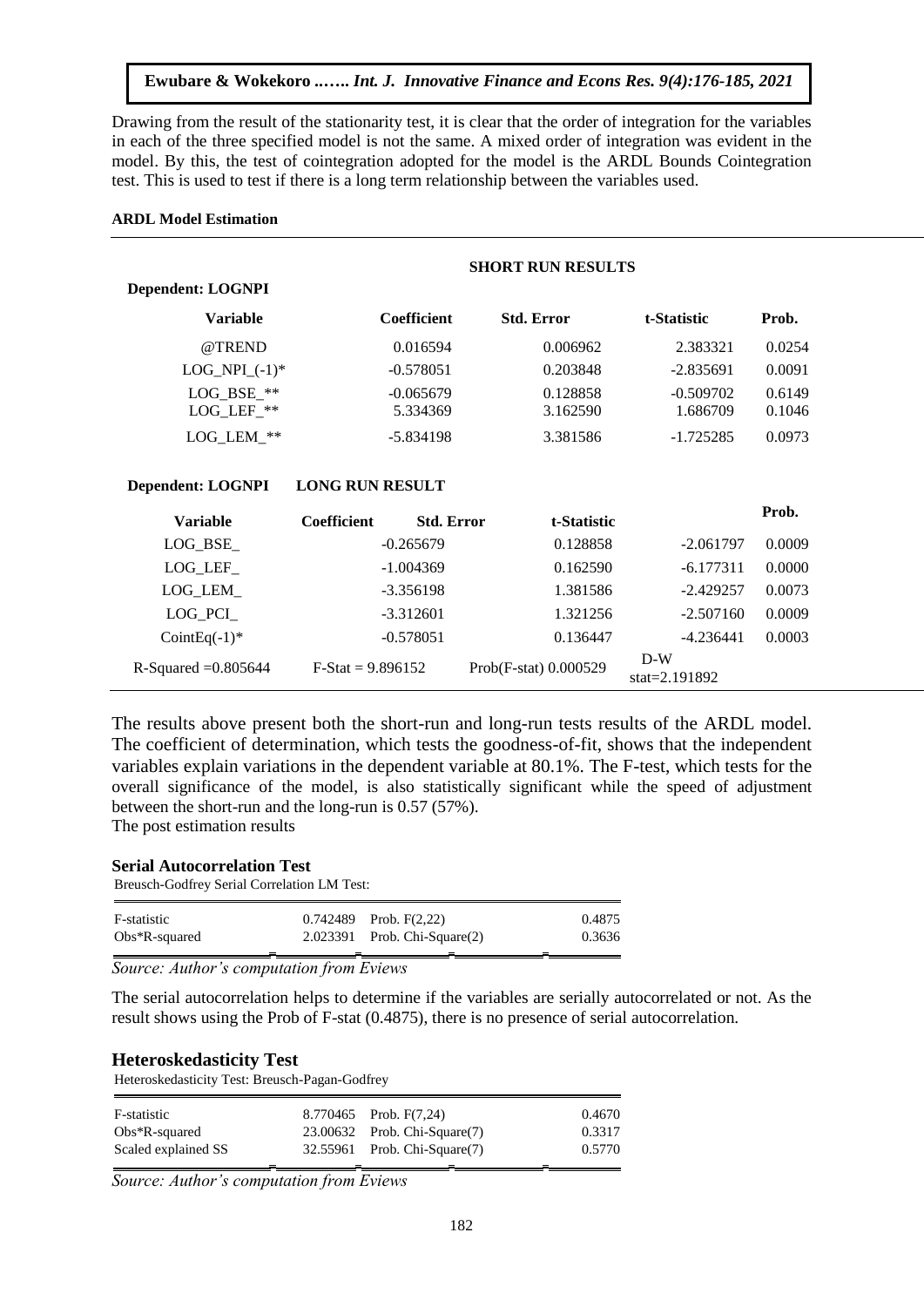The variance of the model is also constant based on the results of the heteroskedasticity test.





The CUSUM Test shows that the model is well specified.

Finally, the result shows that there is a negative relationship between NPI and LEM as expected from the apriori expectations. As LEM increases by a unit, NPI decreases by -3.356198 and vice versa. Again, LEM is statistically significant at 5% level of significance hence the alternative hypothesis is accepted, that there is a significant relationship between NPI and LEM over the period.

## **Granger Causality Test**

Pairwise Granger Causality Tests Date: 12/14/21 Time: 19:41 Sample: 1981 2019 Lags: 2

| Null Hypothesis:                         | O <sub>bs</sub> | <b>F-Statistic</b> | Prob.    |
|------------------------------------------|-----------------|--------------------|----------|
| LOG PCI does not Granger Cause LOG NPI   | 37              | 2.08318            | 0.0506   |
| LOG_NPI_ does not Granger Cause LOG_PCI_ |                 | 2.83243            | 0.0442   |
| LOG LEM does not Granger Cause LOG NPI   | 37              | 2.60697            | 0.0163   |
| LOG_NPI_ does not Granger Cause LOG_LEM_ |                 | 54.6364            | $5.E-11$ |
| LOG LEF does not Granger Cause LOG NPI   | 37              | 3.74407            | 0.0010   |
| LOG NPI does not Granger Cause LOG LEF   |                 | 54.8089            | $5.E-11$ |
| LOG_BSE_does not Granger Cause LOG_NPI_  | 28              | 0.31193            | 0.7351   |
| LOG NPI does not Granger Cause LOG BSE   |                 | 0.16574            | 0.8483   |

*Source: Author's computation from Eviews*

The pair-wise granger causality test shows the direction of causality between the dependent and the independent variables. This does not necessarily co note a relationship between the variables. As shown above, there are bidirectional causalities between the NPI and PCI, LEM, LEF. However, there is no causality between NPI and BSE over the period.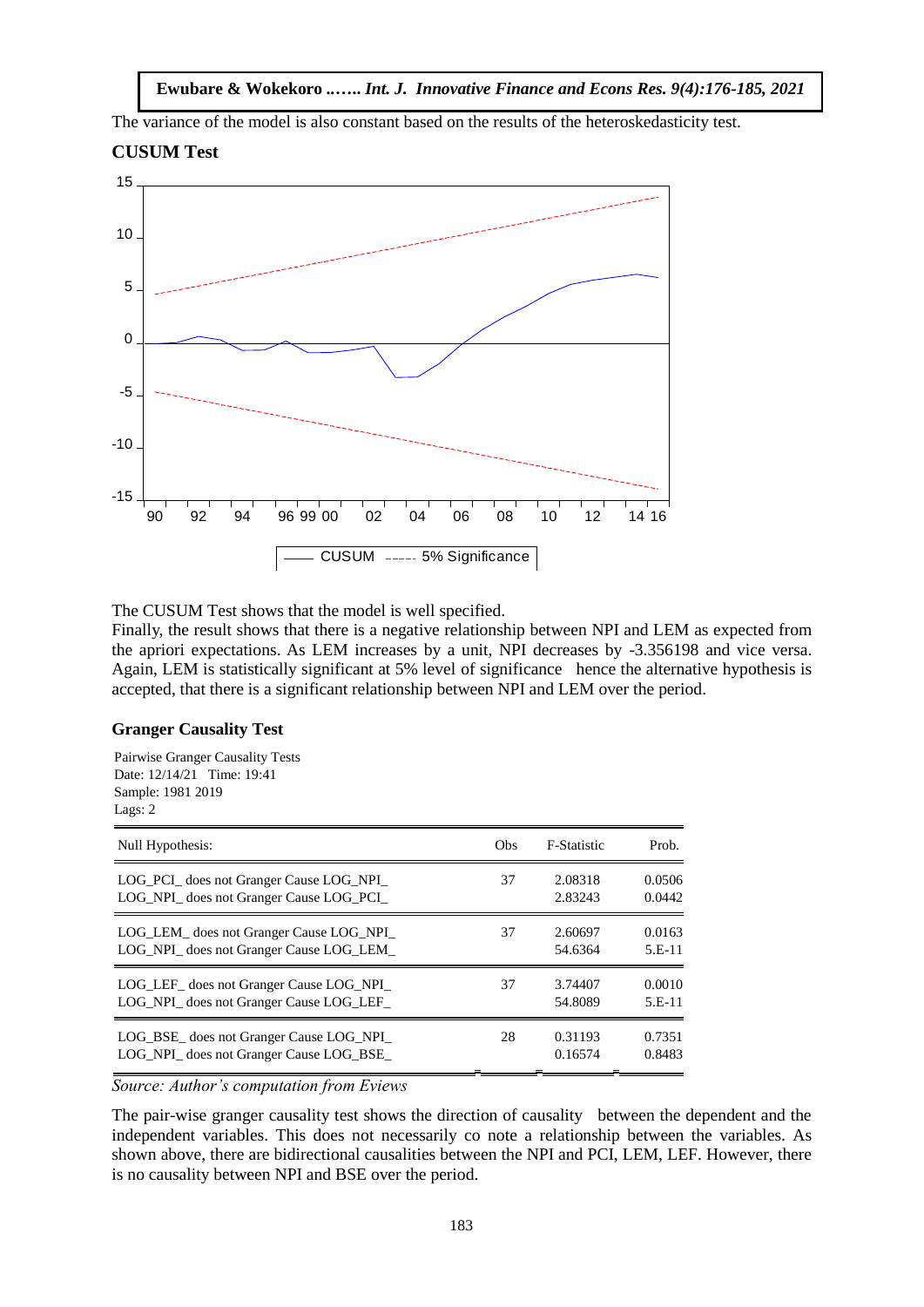## **4.1 DISCUSSION OF THE FINDINGS**

The results above have shown the extent to which the independent variables affect the dependent variable over the period. Any increase in the independent variables will lead to a decrease in the dependent variable and vice versa. It is evident that the variables are effective tools to curb poverty from the root. The results above agrees with the works of Uwatt (2012) and Ndiyo (2012) who looked at the relationship between HDI and economic growth and concluded that there is a positive and significant relationship with the variables in their studies. Again, the results agrees with the works of Gylfason and Zoega (2013) who examined the impact of gross secondary-school enrolment, public expenditure on education relative to national income and expected years of schooling for girls to the distribution of income as measured by the Gini coefficient as well as to economic growth across countries and found a significant relationship between the variables. Finally, the above findings agrees with the works of Bakare (2016) who investigated the growth implications of human capital investment in Nigeria using vector autoregressive error corrections mechanism.

# **5.1 CONCLUSION AND RECOMMENDATIONS**

From the findings, the study concludes that the key to poverty reduction lies with the improvement in some of the key variables used in this study. The BSE, PCI and life expectancies have significant impact on the NPI. With the governments interventions in such areas as basic education, job creation and better health care for the people, there will be a declining poverty trajectory over the years. The study recommends that families should be encouraged to enroll their children to basic schools as this has been found to be beneficial in poverty reduction. Moreover, policies and structures that will increase the per capita income must be put in place if the government must be taken serious when it comes to fighting poverty. Finally, it is therefore recommended that public and private investment in education, health care and job creation should be increased significantly yearly in effort to achieve significant reduction in poverty level in the country. As the saying goes "Health is Wealth". A healthy population will contribute significantly to wealth creation and poverty reduction.

## **REFERENCES**

- Adawo, M. A. (2011). Has education (human capital) contributed to the economic growth of Nigeria? *Journal of Economics and International Finance*, 3(1), 46-58.
- Ararat, O. (2007). Role of Education in Economic Growth in the Russian Federation and Ukraine. *MPRA Paper* 7590. Available Online: http://mpra.ub.unimuenchen.de/7590.
- Ayara, N.N. (2013).The Paradox of Education and Economic Growth in Nigeria: An Empirical Evidence". In.: *Human Resource Development in Africa*, (ed.) Ozo-Esan, P. and Evbuomwan G. Selected Papers for the 2002 Annual Conference of Nigerian Economic Society, 371-394.
- Babatunde, M.A, & Adefabi, R.A. (2005).*Long Run Relationship between Education and Economic Growth in Nigeria: Evidence from the Johansen's Cointegration Approach*. Paper presented at the Regional Conference on Education in West Africa: Constraints and Opportunities, Dakar, Senegal, November 1st -2nd, 2005, Cornell University/ CREA/ Ministeredel'Education du Senegal.
- Bakare, A.S. (2016). The Growth Implications of Human Capital Investment in Nigeria: An Empirical Study. *Journal of Economics and Social Studies*, 3, 110-125.
- Ejere, S.I. (2011). Human Capital Formation as catalyst for National Development: Nigeria in Perspective. *International Business and Management*, 2(2).98-104.
- Ewubare.D.B (2021).Rural household poverty and public spending in Nigeria. Social Science Review, 1(1), 19-28.
- Griffin, K., & Knight, J.B. (1990).*Human Development and the International Development Strategy for the 1990s*. Macmillan: Basingstoke.
- Gylfason, T., &Zoega, T. (2013). Education, Social Equality and Economic Growth: A View of the Landscape". *CESifo Economic Studies*, 49, 557-579.
- International Institute for Labour Studies (IILS) (1996).*Social Exclusion and Anti-Poverty Strategies-A Synthesis of Findings of the Research Project on the Patterns and Causes of Social Exclusion and the Design of Policies to Promote Integration*. Geneva: International Institute for Labour Studies.